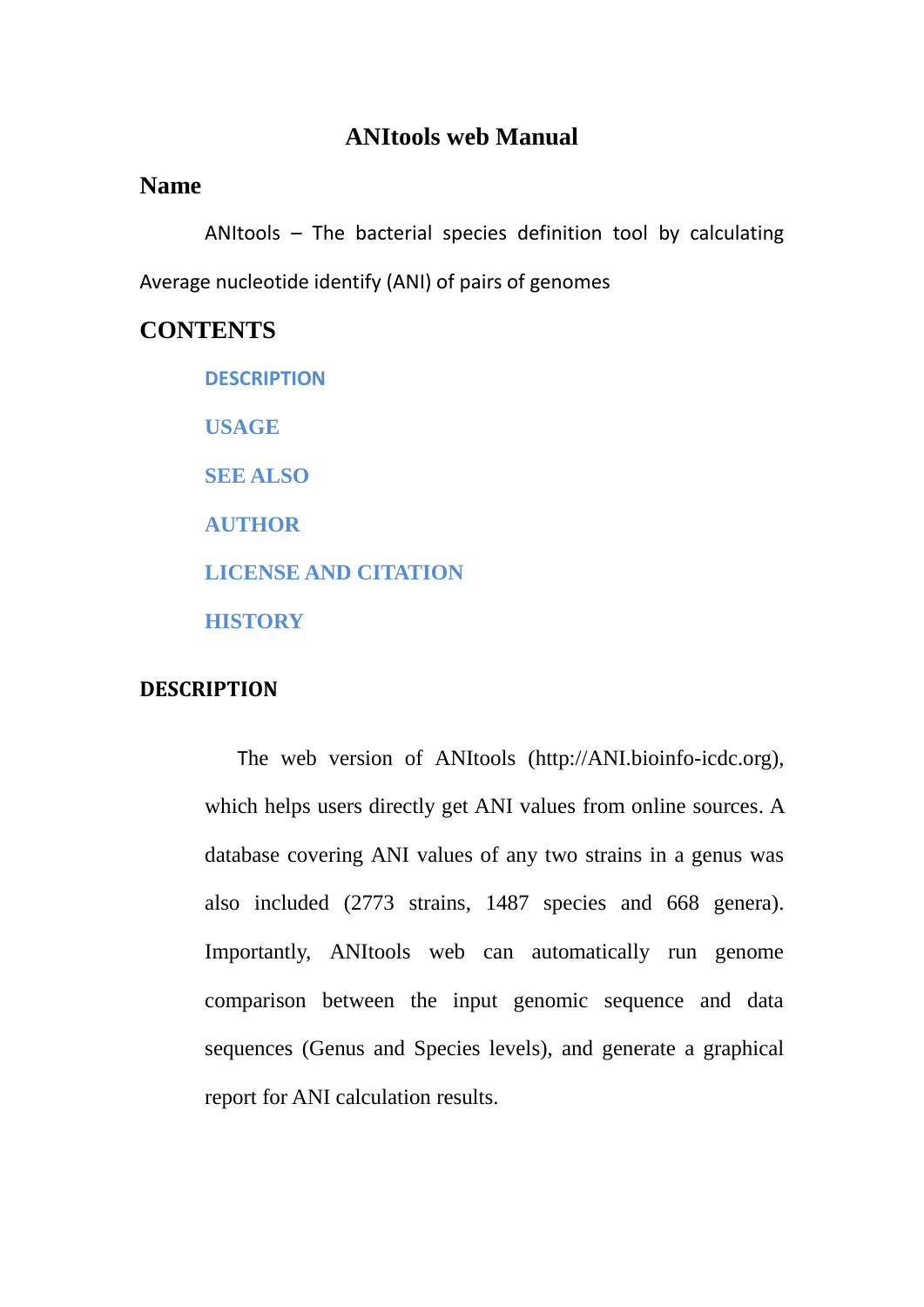## <span id="page-1-0"></span>**USAGE**

## **Step 1: Select the Genus Name from the list**

| 微生物基因组遗传差异分析平台<br><b>ICDC, China CDC</b>                                                                                                                                                                                                                                                                                                                                                                                                                                                                                                                                                                                                                                                                                                                                                                                                                                                                                                              |                                                                        |                                                                                                                                                                                                                                                                                                                                                                                                                        |   |                                                        |
|-------------------------------------------------------------------------------------------------------------------------------------------------------------------------------------------------------------------------------------------------------------------------------------------------------------------------------------------------------------------------------------------------------------------------------------------------------------------------------------------------------------------------------------------------------------------------------------------------------------------------------------------------------------------------------------------------------------------------------------------------------------------------------------------------------------------------------------------------------------------------------------------------------------------------------------------------------|------------------------------------------------------------------------|------------------------------------------------------------------------------------------------------------------------------------------------------------------------------------------------------------------------------------------------------------------------------------------------------------------------------------------------------------------------------------------------------------------------|---|--------------------------------------------------------|
| <b>Description</b><br>ANItools is a software package written by PERL scripts that can be<br>run in a Linux/Unix system. If you want to compare bacterial<br>genomes and calculate their average nucleotide identity (ANI), you<br>could download and run this program directly. Or you could send us<br>the genome sequence by email. Then we will do the analysis work<br>for you.<br><b>Downloads</b><br>Download the latest version of the program here.<br>Manual<br>The most current version of the manual is available here.<br>Citation<br>If you use ANItools in work of any way, then please cite the<br>following paper: Genome insights that advance the novel bacterial<br>species definition, 2011, Under Review<br><b>History</b><br>ANItools version 1.0 was first released in December 2011.<br><b>FAO</b><br>Q: Could I use this program under Windows system?<br>A:No. This version of ANItools only works under Linux/Unix system. | <b>ANItools Online</b><br>Your E-mail:<br>Taxonomy:<br>Tags:<br>Fasta: | Please enter the email<br><b>Streptococcus</b><br>Spirosoma<br>Stackebrandtia<br>Stanieria<br>Staphylococcus<br>Staphylothermus<br>Starkeva<br>Stenotrophomonas<br>Strawberry<br>Stigmatella<br>Streptobacillus<br><b>Streptococcus</b><br>Streptomyces<br>Streptosporangium<br><b>Sulfobacillus</b><br><b>Sulfolobus</b><br>Sulfuricella<br>Sulfuricurvum<br>Sulfurihydrogenibium<br>Sulfurimonas<br>Sulfurospirillum | ▼ | ⋒<br>Step1: Select the genus from<br>the list<br>boint |
|                                                                                                                                                                                                                                                                                                                                                                                                                                                                                                                                                                                                                                                                                                                                                                                                                                                                                                                                                       |                                                                        |                                                                                                                                                                                                                                                                                                                                                                                                                        |   | Powered by GeneDock                                    |

## **Step 2 (Optional): Select the Species Name from the list**

| 微生物基因组遗传差异分析平台<br><b>ICDC, China CDC</b>                                                                                                                                                                                                                                                                                                          |                                      |                                                  |                                                                                                            |
|---------------------------------------------------------------------------------------------------------------------------------------------------------------------------------------------------------------------------------------------------------------------------------------------------------------------------------------------------|--------------------------------------|--------------------------------------------------|------------------------------------------------------------------------------------------------------------|
| <b>Description</b>                                                                                                                                                                                                                                                                                                                                | <b>ANItools Online</b>               |                                                  |                                                                                                            |
| ANItools is a software package written by PERL scripts that can be<br>run in a Linux/Unix system. If you want to compare bacterial<br>genomes and calculate their average nucleotide identity (ANI), you<br>could download and run this program directly. Or you could send us<br>the genome sequence by email. Then we will do the analysis work | Your E-mail:                         | Please enter the email                           |                                                                                                            |
| for you.                                                                                                                                                                                                                                                                                                                                          | Taxonomy:                            | Streptococcus                                    | all                                                                                                        |
| Downloads<br>Download the latest version of the program here.                                                                                                                                                                                                                                                                                     | Tags:                                | Please enter the Tags                            | Streptococcus_iniae<br>Streptococcus intermedius<br>Streptococcus I                                        |
| Manual                                                                                                                                                                                                                                                                                                                                            |                                      |                                                  | Streptococcus_lutetiensis                                                                                  |
| The most current version of the manual is available here.                                                                                                                                                                                                                                                                                         | Fasta:                               |                                                  | Streptococcus macedonicus<br>Streptococcus mitis                                                           |
| Citation                                                                                                                                                                                                                                                                                                                                          |                                      |                                                  | Streptococcus_mutans                                                                                       |
| If you use ANItools in work of any way, then please cite the<br>following paper: Genome insights that advance the novel bacterial<br>species definition, 2011, Under Review                                                                                                                                                                       |                                      | Upload<br>Browse<br>(File size can not exceed 5) | Streptococcus oligofermentans<br>Streptococcus oralis<br>Streptococcus_parasanguinis                       |
| <b>History</b>                                                                                                                                                                                                                                                                                                                                    |                                      |                                                  | Streptococcus_parauberis<br>Streptococcus pasteurianus                                                     |
| ANItools version 1.0 was first released in December 2011.                                                                                                                                                                                                                                                                                         |                                      | <b>RUN ANItools</b><br><b>Test Er</b>            | Streptococcus_pseudopneumoniae                                                                             |
| <b>FAO</b>                                                                                                                                                                                                                                                                                                                                        |                                      |                                                  | Streptococcus_pneumoniae<br>Streptococcus pyogenes                                                         |
| Q: Could I use this program under Windows system?                                                                                                                                                                                                                                                                                                 | Step2 (Optional): Select the Species |                                                  | Streptococcus salivarius                                                                                   |
| A:No. This version of ANItools only works under Linux/Unix system.                                                                                                                                                                                                                                                                                | name in the list                     |                                                  | Streptococcus_sanguinis<br><b>Streptococcus suis</b><br>Streptococcus uberis<br>Streptococcus thermophilus |
|                                                                                                                                                                                                                                                                                                                                                   |                                      |                                                  | Powered by GeneDock                                                                                        |

**Step 3: Fill in the name of the query sequence (for example, test,** 

**Sequence, 05ZYH33 and so on).**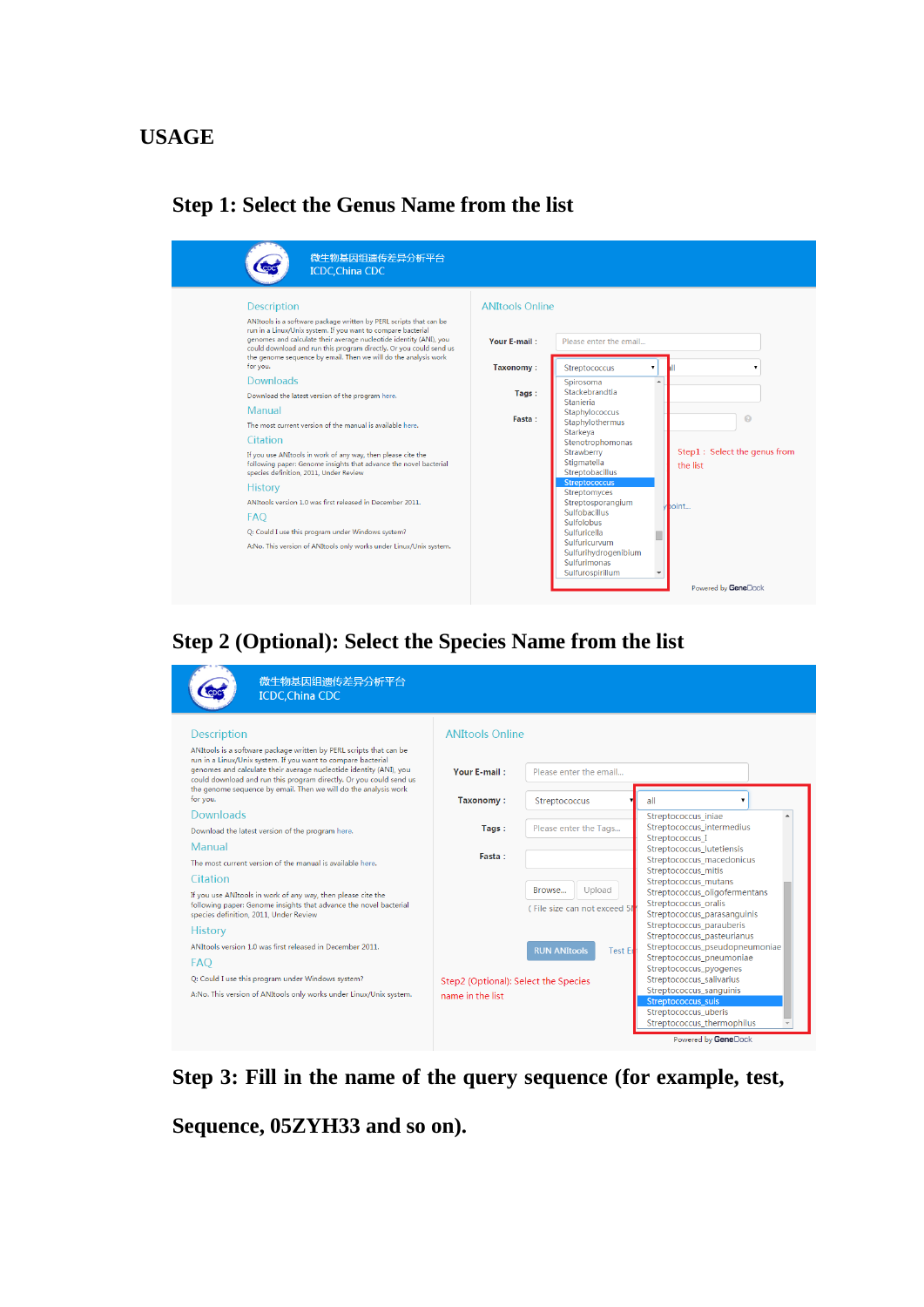| 微生物基因组遗传差异分析平台<br><b>ICDC, China CDC</b>                                                                                                                                                                                                                                                                                                                                                                                              |                                    |                                                                                                 |                                                    |
|---------------------------------------------------------------------------------------------------------------------------------------------------------------------------------------------------------------------------------------------------------------------------------------------------------------------------------------------------------------------------------------------------------------------------------------|------------------------------------|-------------------------------------------------------------------------------------------------|----------------------------------------------------|
| <b>Description</b>                                                                                                                                                                                                                                                                                                                                                                                                                    | <b>ANItools Online</b>             |                                                                                                 |                                                    |
| ANItools is a software package written by PERL scripts that can be<br>run in a Linux/Unix system. If you want to compare bacterial<br>genomes and calculate their average nucleotide identity (ANI), you<br>could download and run this program directly. Or you could send us<br>the genome sequence by email. Then we will do the analysis work<br>for you.<br><b>Downloads</b><br>Download the latest version of the program here. | Your E-mail:<br>Taxonomy:<br>Tags: | Please enter the email<br>Streptococcus<br>Streptococcus_suis<br>$\blacktriangledown$<br>05ZYH3 |                                                    |
| Manual<br>The most current version of the manual is available here.                                                                                                                                                                                                                                                                                                                                                                   | Fasta:                             |                                                                                                 | Step 3: Fill in the name<br>of query sequence (for |
| Citation                                                                                                                                                                                                                                                                                                                                                                                                                              |                                    |                                                                                                 | example, test,                                     |
| If you use ANItools in work of any way, then please cite the<br>following paper: Genome insights that advance the novel bacterial<br>species definition, 2011, Under Review                                                                                                                                                                                                                                                           |                                    | Browse<br>Upload<br>(File size can not exceed 5MB)                                              | Segname, 05ZYH33<br>and so on).                    |
| <b>History</b>                                                                                                                                                                                                                                                                                                                                                                                                                        |                                    |                                                                                                 |                                                    |
| ANItools version 1.0 was first released in December 2011.                                                                                                                                                                                                                                                                                                                                                                             |                                    | <b>RUN ANItools</b><br><b>Test Entrypoint</b>                                                   |                                                    |
| <b>FAQ</b>                                                                                                                                                                                                                                                                                                                                                                                                                            |                                    |                                                                                                 |                                                    |
| Q: Could I use this program under Windows system?                                                                                                                                                                                                                                                                                                                                                                                     |                                    |                                                                                                 |                                                    |
| A:No. This version of ANItools only works under Linux/Unix system.                                                                                                                                                                                                                                                                                                                                                                    |                                    |                                                                                                 |                                                    |

#### **Step 4: Prepare the query sequence in Fasta Format, just like that**  $>0.57$ YH33 atgaaccaagaacaacttttttggcaacgatttattgaattggcaaaggtaaattttaagccatctatttatgattttta tgtcgctgatgcaaaattactcggaatcaaccagcaagttgccaatattttcttaaatcgtccatttaaaaaagatttct gggaaaaaaacttcgaagagttaatgattgccgctagttttgaaagctacggagagcctcttaccatccaatatcaattt acagaggatgaacaggagattaggaatactacaaacacaagaagttcaatagttcaccaggtacagacacttgagccggc tactcctcaagaaacttttaaaccggttcattctgatataaaatcccagtacacctttgctaattttgtacaaggagaca ataatcactgggcaaaggctgcagctttagctgtatctgataacctaggtgagctctacaatccattattcatttttggt ggtcctggtcttggaaaaactcatattttaaatgcgattggaaataaggttctagccgataatccccaggcaaggataaa atatgtctcatcggaaacattcatcaatgaatttttagaacacctccgtctcaatgatatggaaagtttcaaaaaaacct  $\verb+atcsgcaatctsgacttacttcaattgatgacattaagtctctccgtaataaaqcaacaacaaggaagaatttttccat$ acttttaatgcgcttcatgaaaaaaataagcagattgtactcacaagcgaccgtaatcccgatcacttagacaatttgga agaaagactagtaacacgtttcaaatgggggttaaccagtgaaatcactccacctgattttgaaacacgtatcgcaattt tacgtaacaagtgcgagaacctgccttacaactttacaaatgagacgctatcctatctagctgggcaatttgattcgaac gtacgtgaccttgaaggtgccttaaaagatatccatttgatagccactatgcgtcaactgtctgagataagtgtcgaggt tgctgctgaggctattcgatcaagaaaacaaacaaatccacaaaacatggttattcctattgagaaaatccaaaccgaag tgggaaatttctacggtgtcagcttgaaagaattaaaaggttctaagcgtgttcaacatatcgttcacgcgcgacaagtt gctatgttttttagcacgtgaaatgacagacaattcccttccaaaaattgggaaagaatttggtaatcgagaccatacaac cgttatgcatgcatacaataaaataaaaactctcctcttggatgatgaaatttagaaatagagattaccagtataaaaa ataaacttcgttaacctgtgtataactttttttaaaaaactctgttttttccacaagttgtgaacaagttaatttccgcag agaatccatgattcaattttctattaataaaaatatatttctacaagcacttagtattactaaacgggcaatcagtacaa aaaatgctattccaattctttcaacagtaaaaattacagtaactagtgaaggaatcactttaactggttcaaatggacaa atctcgatagaacattttatttctattcaagatgaaaatgcagggcttttgatcagttctccaggttccattctcttaga agetggtttetttattaatgtegtateeagtatgeeggatttggteettgaetteaatgaaattgaacaaaagcaaateg ttttgacaagtggtaagtctgaaatcacattaaagggaaaagaagcagaacagtatcctcgtttacaggaagttccaact tcgtcctattcttacgggtgttcattttgttttaacagaaaataaaaatctaaaaactgttgcaacagattcacaccgta tgagccaacggaaattggtccttgatacctctggtgatgattttaatgttgtcattccaagtcgttctctccgtgaattt actgcagtttttacagatgatattgaaacagtagaagtcttcttttcaaataatcaaatcctttttagaagcgagcatat tttttgatactgcaaatcttcgtcactcgatggagcgtgctcgtcttctttcaaatgcaacccaaaatggtacagtaaaa ctagaaattgctaataatgttgtatcggctcatgtaaattctccagaagttggacgtgtgaatgaggaattagatactgt aadtdaaaattaddtttatetettetdeedteeatttaeattaatteeaaataatdaadddaaddtttttatteaatto **Step 5: Click "Browse" button to select the query sequence in fasta**

**format (\*.fasta or \*.fa)**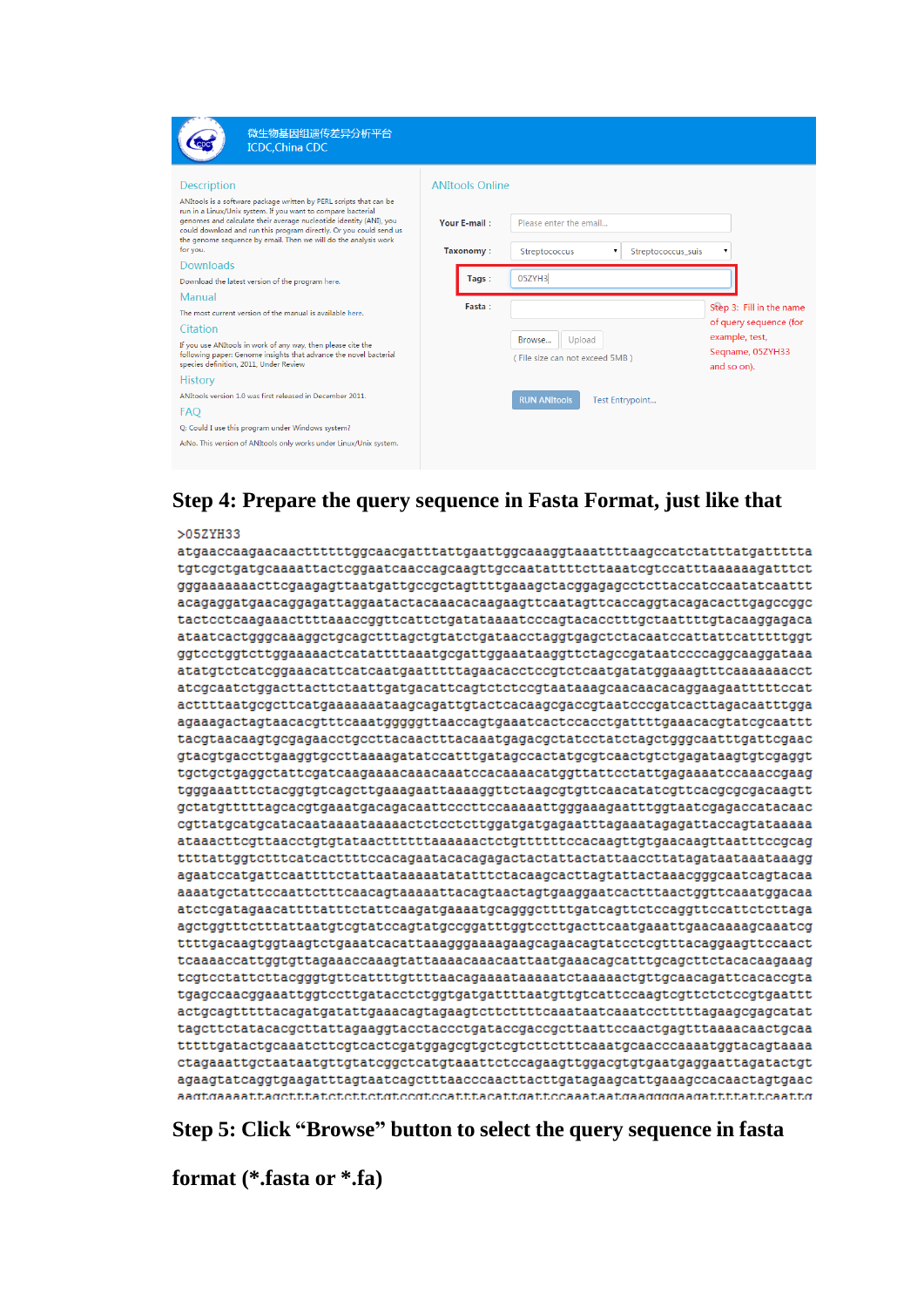

## **Step 6: Click the "Upload" button to upload the selected file.**

| 微生物基因组遗传差异分析平台<br><b>ICDC, China CDC</b>                                                                                                                                                                    |                                        |                                                                                                |  |
|-------------------------------------------------------------------------------------------------------------------------------------------------------------------------------------------------------------|----------------------------------------|------------------------------------------------------------------------------------------------|--|
| <b>Description</b><br>ANItools is a software package written by PERL scripts that can be<br>run in a Linux/Unix system. If you want to compare bacterial                                                    | <b>ANItools Online</b>                 |                                                                                                |  |
| genomes and calculate their average nucleotide identity (ANI), you<br>could download and run this program directly. Or you could send us<br>the genome sequence by email. Then we will do the analysis work | Your E-mail:<br>Please enter the email |                                                                                                |  |
| for you.<br><b>Downloads</b>                                                                                                                                                                                | <b>Taxonomy:</b>                       | Streptococcus_suis<br>Streptococcus<br>▼<br>▼                                                  |  |
| Download the latest version of the program here.                                                                                                                                                            | Tags:                                  | 05ZYH33                                                                                        |  |
| <b>Manual</b>                                                                                                                                                                                               | Fasta:                                 | Q<br>C:\fakepath\05ZYH33.fasta                                                                 |  |
| The most current version of the manual is available here.                                                                                                                                                   |                                        |                                                                                                |  |
| Citation                                                                                                                                                                                                    |                                        | Browse<br>Upload                                                                               |  |
| If you use ANItools in work of any way, then please cite the<br>following paper: Genome insights that advance the novel bacterial<br>species definition, 2011, Under Review                                 |                                        | Step 6: Click "Upload" button<br>to upload the selected file<br>(File size can not exceed 5MB) |  |
| <b>History</b>                                                                                                                                                                                              |                                        | uploading:                                                                                     |  |
| ANItools version 1.0 was first released in December 2011.                                                                                                                                                   |                                        |                                                                                                |  |
| <b>FAO</b>                                                                                                                                                                                                  |                                        | <b>RUN ANItools</b><br>Test Entrypoint                                                         |  |
| Q: Could I use this program under Windows system?                                                                                                                                                           |                                        |                                                                                                |  |
| A:No. This version of ANItools only works under Linux/Unix system.                                                                                                                                          |                                        |                                                                                                |  |

**Step 7: When the status is "Uploaded successfully", click the button "Run ANItools".**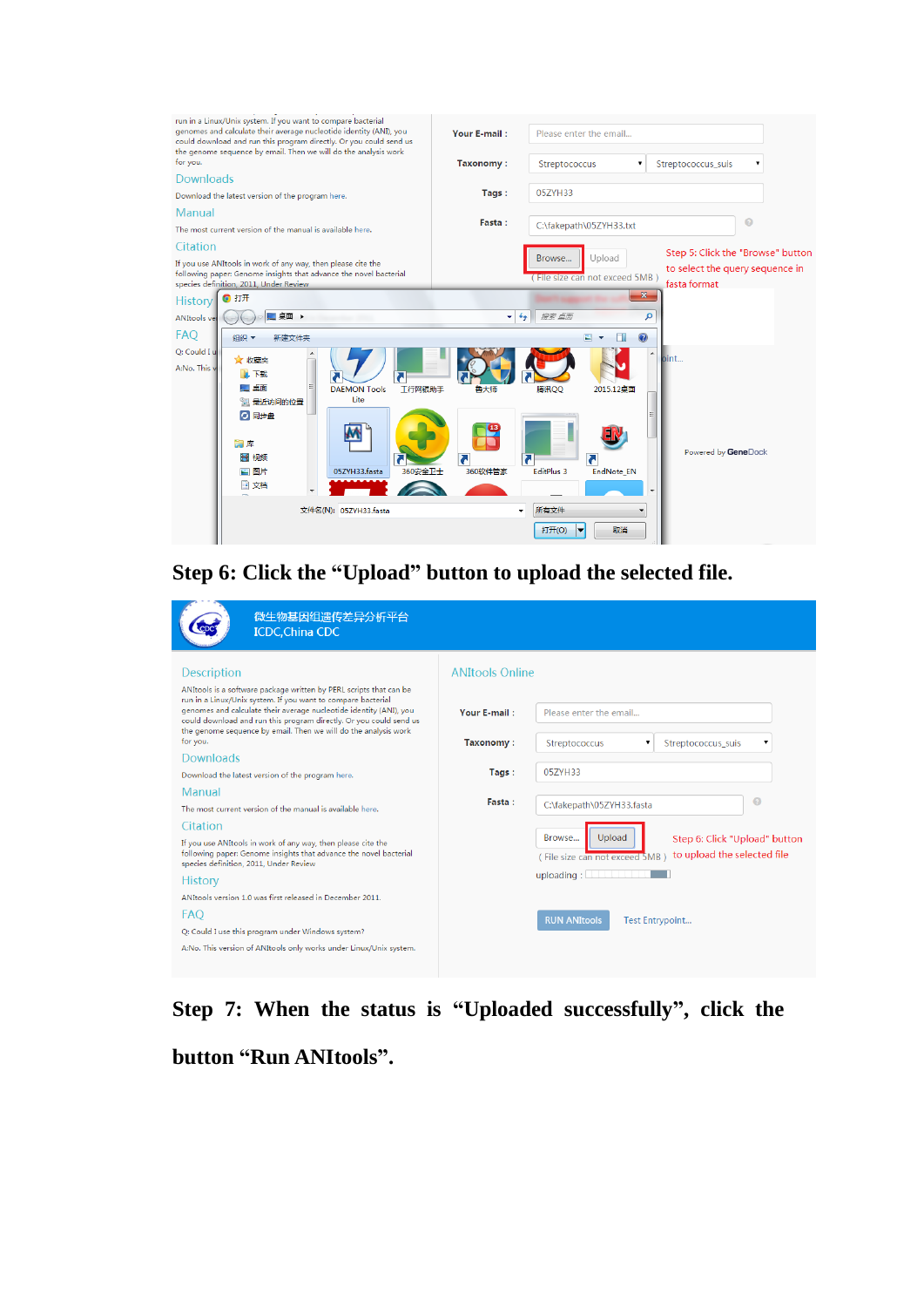| 微生物基因组遗传差异分析平台<br><b>ICDC, China CDC</b>                                                                                                                                                                                                                                                                                                                                                                                                                                        |                                                            |                                                                                                                                                                                     |                        |   |
|---------------------------------------------------------------------------------------------------------------------------------------------------------------------------------------------------------------------------------------------------------------------------------------------------------------------------------------------------------------------------------------------------------------------------------------------------------------------------------|------------------------------------------------------------|-------------------------------------------------------------------------------------------------------------------------------------------------------------------------------------|------------------------|---|
| <b>Description</b><br>ANItools is a software package written by PERL scripts that can be<br>run in a Linux/Unix system. If you want to compare bacterial<br>genomes and calculate their average nucleotide identity (ANI), you<br>could download and run this program directly. Or you could send us<br>the genome sequence by email. Then we will do the analysis work<br>for you.<br><b>Downloads</b>                                                                         | <b>ANItools Online</b><br><b>Your E-mail:</b><br>Taxonomy: | Please enter the email<br>Streptococcus<br>$\pmb{\mathrm{v}}$                                                                                                                       | Streptococcus suis     | ۷ |
| Download the latest version of the program here.                                                                                                                                                                                                                                                                                                                                                                                                                                | Tags:                                                      | 05ZYH33                                                                                                                                                                             |                        |   |
| Manual<br>The most current version of the manual is available here.<br>Citation<br>If you use ANItools in work of any way, then please cite the<br>following paper: Genome insights that advance the novel bacterial<br>species definition, 2011, Under Review<br><b>History</b><br>ANItools version 1.0 was first released in December 2011.<br>FAO<br>Q: Could I use this program under Windows system?<br>A:No. This version of ANItools only works under Linux/Unix system. | Fasta:                                                     | C:\fakepath\05ZYH33.fasta<br>Upload<br>Browse<br>(File size can not exceed 5MB)<br>Uploaded successfully, please run<br><b>RUN ANItools</b><br>Step 7: When the status is "Uploaded | <b>Test Entrypoint</b> | e |
|                                                                                                                                                                                                                                                                                                                                                                                                                                                                                 |                                                            | successfully", click the button "Run ANItools"                                                                                                                                      |                        |   |

## **Step 8: The waiting page. Several minutes later (5~20 min), a**

**report page will be displayed automatically.**

|                  | 微生物基因组遗传差异分析平台<br><b>ICDC, China CDC</b> |                       |                 |               |
|------------------|------------------------------------------|-----------------------|-----------------|---------------|
|                  |                                          |                       |                 | $\mathcal{Z}$ |
| App Name         |                                          | <b>Start Time</b>     | <b>End Time</b> | State         |
| <b>-ANItools</b> |                                          | 2016-01-14 13:34:06 ~ | $- - -$         | running       |
|                  |                                          |                       |                 |               |

## **Step 9: The report page**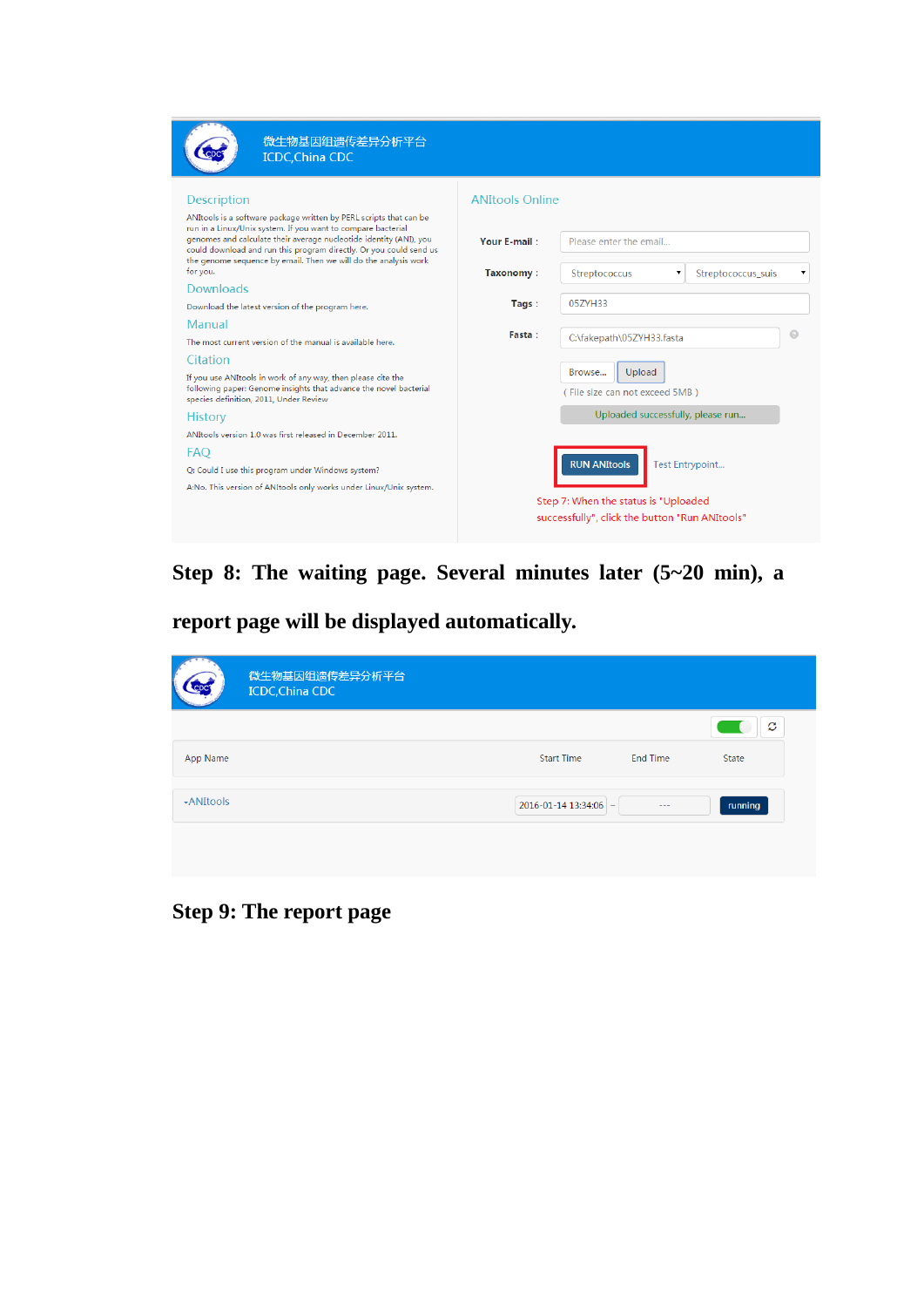微生物基因组造传差异分析平台 **ICDC**, China CDC

 $\bigcirc$ 

۵

# 结果报告/ANItools Report

日期/Date: 2016/01/14 时间/Time: 13:41:28 用户/User: unknow

#### 1.基本信息/Basic Report

-<br>同试窗阵名/Name of Query Strain: 052YH33 目标窗标数/Number of Target Strains: 18 目标窗阵属名/Genus Name of Target<br>Strains: Streptococcus 目标窗框中名/Species Name of Target Strains:

#### 2.ANI值列表 (降序列表) / List of ANI values in a descending order

| 菌株名/Strain Name | 画标ID/Strain ID in NCBI | ANI value comparing with query strain |  |
|-----------------|------------------------|---------------------------------------|--|
| S.suis_05ZYH33  | NC 009442              | 100.00%                               |  |
| Sauls SC84      | NC 012924              | 99.75%                                |  |
| S.suis. P1      | NC.012925              | 99.71%                                |  |
| S.suis.A7       | NC_017622              | 99.55%                                |  |
| 5.suis_98HAH33  | NC.009443              | 99.51%                                |  |
| S.suis_5735     | NC 018526              | 99.51%                                |  |
| Ssuis GZ1       | NC 017617              | 99.48%                                |  |
| S.suis_BM407    | NC 012926              | 99.46%                                |  |
| Sauls SS12      | NC_017619              | 99.43%                                |  |
| S.suit_SC070731 | NC_020526              | 99.40%                                |  |
| S.suis_1514     | NC_017618              | 99.34%                                |  |
| S.suis_ST1      | NC 017950              | 96.72%                                |  |
| Sauls T15       | NC 022665              | 96.64%                                |  |
| Sauls ST3       | NC 015433              | 96,30%                                |  |
| S.suis. VB51    | NC 022516              | 96.30%                                |  |
| S.suis_D9       | NC 017620              | 96,10%                                |  |
| S.suis_TL13     | NC_021213              | 95.51%                                |  |
| Sauls D12       | NC 017621              | 95.42%                                |  |

#### 3. 进化关系树/Phylogenetic tree based on ANI matrix



情果规告/ANitools Report 1 W.S. GLB /Rasic Renort 2 ANGERIS ( BURRIS ) Aist of ANI values in a 3.89 K M M Phylogenetic<br>tree based on ANI matrix